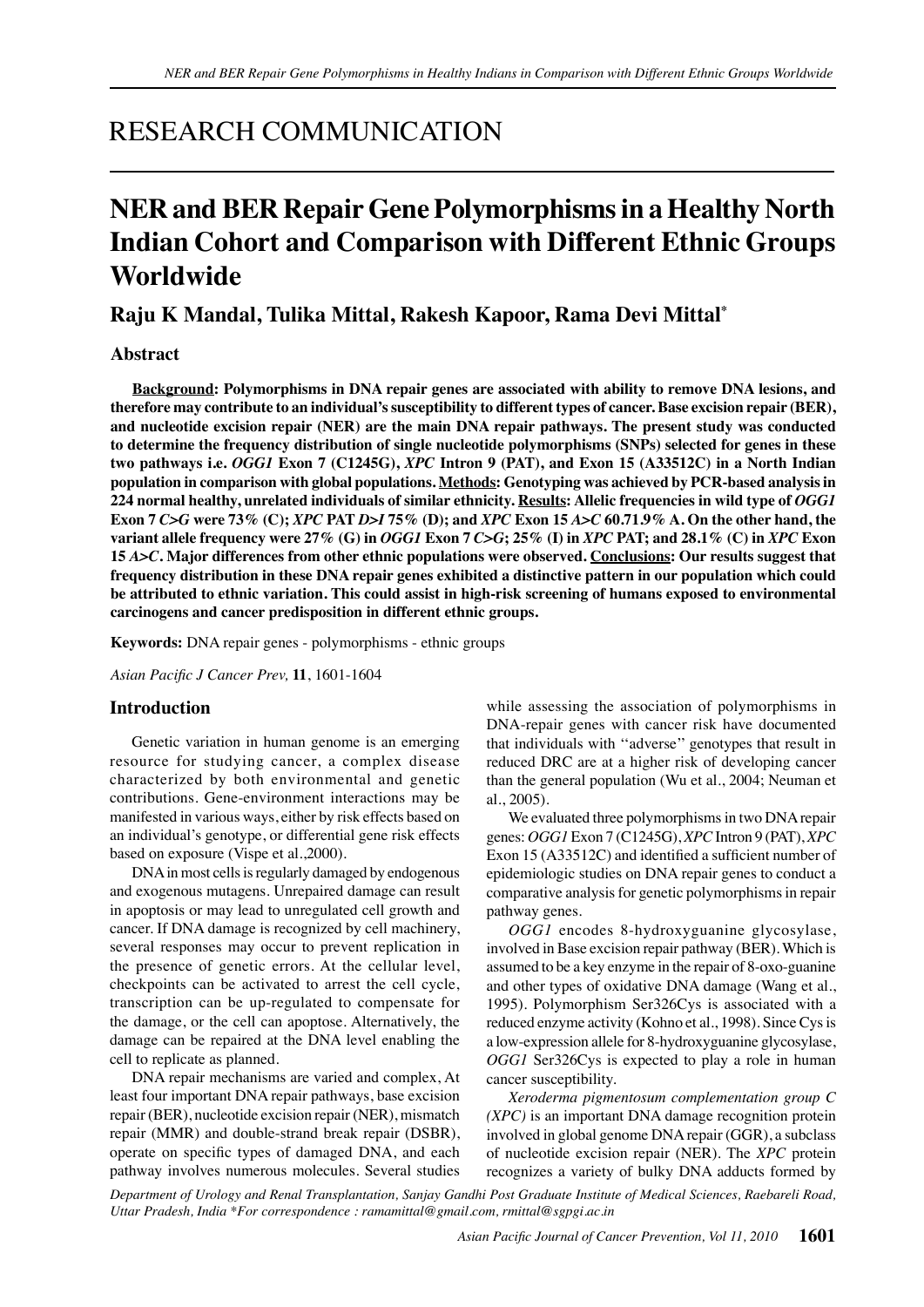#### *Raju K Mandal et al*

exogenous carcinogens. It binds tightly with another protein, HR23B, to form a stable *XPC*-HR23B complex. Recent studies identified the *XPC*-HR23B complex as the first protein component that recognizes and binds to the damaged sites. An intronic biallelic poly (AT) insertion/ deletion polymorphism (*XPC* PAT) of the XPC gene consisting of an insertion of 83 bases of A and T [poly (AT)] and deletion of 5 bases (GTAAC) at positions 1457 to 1461 in intron 9 has been reported. *XPC*-PAT polymorphism has been reported to be in linkage disequilibrium with a single nucleotide polymorphism in *XPC* Exon 15 that causes an amino acid change Lys939Gln (A33512C, rs2228001) has also been reported. Interestingly, defects in XPC have been associated with many types of cancer (Wang et al., 2003).

The present study is an attempt to investigate frequency distribution of *OGG1*, *XPC* genes polymorphism by using a PCR-based restriction analysis in unrelated normal healthy individuals from North India.

#### **Materials and Methods**

#### *Subjects*

The study involved 224 subjects from the North Indian population, which included unrelated healthy subjects from same geographical region. The hospital ethics committee approved the study and informed consent was obtained from the participating volunteers.

#### *DNA Extraction*

Five ml of blood was collected in EDTA vials and DNA was extracted from blood lymphocytes using 'salting out' method (Miller et al., 1998).

### **Table 1. Genotypes and Allele Frequency Distribution of OGG1 Exon 7, XPC Pat And XPC Exon 15 Gene Polymorphism in North India**

| Gene               | Geno-<br>type | Observed<br>$(n)$ % | Expected<br>$(n)$ %    | Minor<br>allele<br>freq | P-value<br>(HWE) |
|--------------------|---------------|---------------------|------------------------|-------------------------|------------------|
| OGG1 Exon 7        | CC            |                     | $116(51.8)$ 119 (53.3) | 27                      | 0.25             |
| C <sub>1245G</sub> | CG            |                     | 95 (42.4) 89 (39.4)    |                         |                  |
| (rs1052133)        | GG            | 13(5.8)             | 16(7.3)                |                         |                  |
| XPC Intron 9       | D/D           |                     | 124 (55.3) 126 (56.2)  | 25                      | 0.47             |
| <b>PAT</b>         | D/I           |                     | 88 (39.3) 84 (37.5)    |                         |                  |
| (AF076952)         | I/I           | 12(5.4)             | 14 $(6.3)$             |                         |                  |
| XPC Exon 15        | AA            |                     | $114(50.9)$ 116 (51.7) | 28                      | 0.56             |
| A33512C            | AC            | 94 (42.0)           | 91 (40.4)              |                         |                  |
| (rs2228001)        | CC            | 16 (7.1)            | 17 (7.9)               |                         |                  |

#### *Genotyping*

All study samples were genotyped for the three SNPs in two DNA repair genes that included *OGG1* Exon 7 (rs1052133; C1245G), *XPC* Intron 9 (AF076952; PAT), *XPC* Exon 15 (rs2228001; A33512C), using PCR-RFLP (restriction fragment length polymorphism method) and ARMS-PCR (Amplification Refractory Mutation System) method as described earlier (Le Marchand et al., 2002; Lopez cima et al., 2007). Positive and negative controls were used in each genotyping assay, and 5% of the samples were randomly selected and run in duplicates with 100% concordance. The results were reproducible with no discrepancy in genotyping.

#### *Prevalence of gene variants*

We conducted a MEDLINE search using ''*OGG1*'', "*XPC*", "polymorphism" for papers published before December 2009. The search was limited to human subjects, without language restriction. For case-control studies, only genotype frequencies for the control population were considered. Studies that reported only allele frequencies and no genotype frequencies were not included. Studies based on fewer than 90 persons were excluded. The most recent publication was included in the study when more than one article was identified for the same study population. We identified 9 publications reporting on the prevalence of *OGG1* Exon 7 polymorphism, 4 publications on *XPC* PAT and 3 for *XPC* Exon 15 which were subsequently used for comparison with our study.

#### *Statistical analysis*

Pearson's  $\chi^2$  test was done to compare the genotype and allelic frequencies of different populations using the software SPSS (version 11.5). Court-Lab (webbased software) was used to examine Hardy-Weinberg equilibrium (www.tufts.edu). P-value 0.05 was considered to be statistically significant.

#### **Results**

The distribution of *OGG1* Exon 7, *XPC* PAT, and Exon 15 genotypes and allele frequencies in northern Indian population are shown in Table 1. Genotype distributions were in agreement with Hardy-Weinberg equilibrium for all the 3 SNPs selected.

The genotypic and allelic frequencies of the three genes in different populations with reference to our

**Table 2. Genotypes and Allele Frequency Distribution of OGG1 Exon 7 Gene Polymorphism in Various Populations and P-value in Comparison to North Indian Population**

| Gene | Country/                | n   | Age (years),      | Genotype              |                                |                     |         |    | Ref                           |
|------|-------------------------|-----|-------------------|-----------------------|--------------------------------|---------------------|---------|----|-------------------------------|
|      | ethnicity               |     | Mean age $\pm$ SD | CC.                   | CG                             | GG                  | P value | G  |                               |
|      | OGG1 Exon 7 North India | 224 | $59.1 \pm 10.4$   | 116(51.8)             | 95 (42.4)                      | 13(5.8)             | Ref     | 27 | Present Study                 |
|      | Japan                   | 121 | $67.4 \pm 6.7$    | 39 (32.2)             |                                | 54 (44.6) 28 (23.2) | < 0.001 |    | 45.5 Miyaishi et al., 2009    |
|      | Spain                   | 323 |                   | 210 (64.9) 104 (32.3) |                                | 9(2.8)              | 0.033   |    | 18.9 Nock et al., 2006        |
|      | Norway                  | 386 | $60(50-85)$       |                       | 194 (50.3) 117 (30.3)          | 75 (19.4)           | < 0.001 |    | 34.6 Zienolddiny et al., 2006 |
|      | Minnesota               | 599 | $59.7 \pm 12.1$   | 339 (57)              | 223 (37)                       | 37<br>(6)           | 0.938   |    | 24.8 McWilliams et al., 2008  |
|      | Korea                   | 247 |                   |                       | 52 (21.1) 131 (53.0) 64 (25.9) |                     | < 0.001 |    | 52.4 Kim et al., 2003         |
|      | Turkey                  | 250 | $53.19 \pm 0.75$  | 115(46)               | $106(42.4)$ 29 (11.6)          |                     | 0.024   |    | 32.8 Karahalil et al., 2008   |
|      | <b>USA</b>              | 479 | $62.8 \pm 9.1$    |                       | 305 (63.8) 142 (29.7)          | 32(6.5)             | 0.849   |    | 21.5 Nock et al., 2006        |
|      | Polish                  | 100 |                   | 68 (68)               | 28 (28)                        | 4(4)                | 0.276   | 18 | Sliwinski et al., 2009        |

**1602** *Asian Pacific Journal of Cancer Prevention, Vol 11, 2010*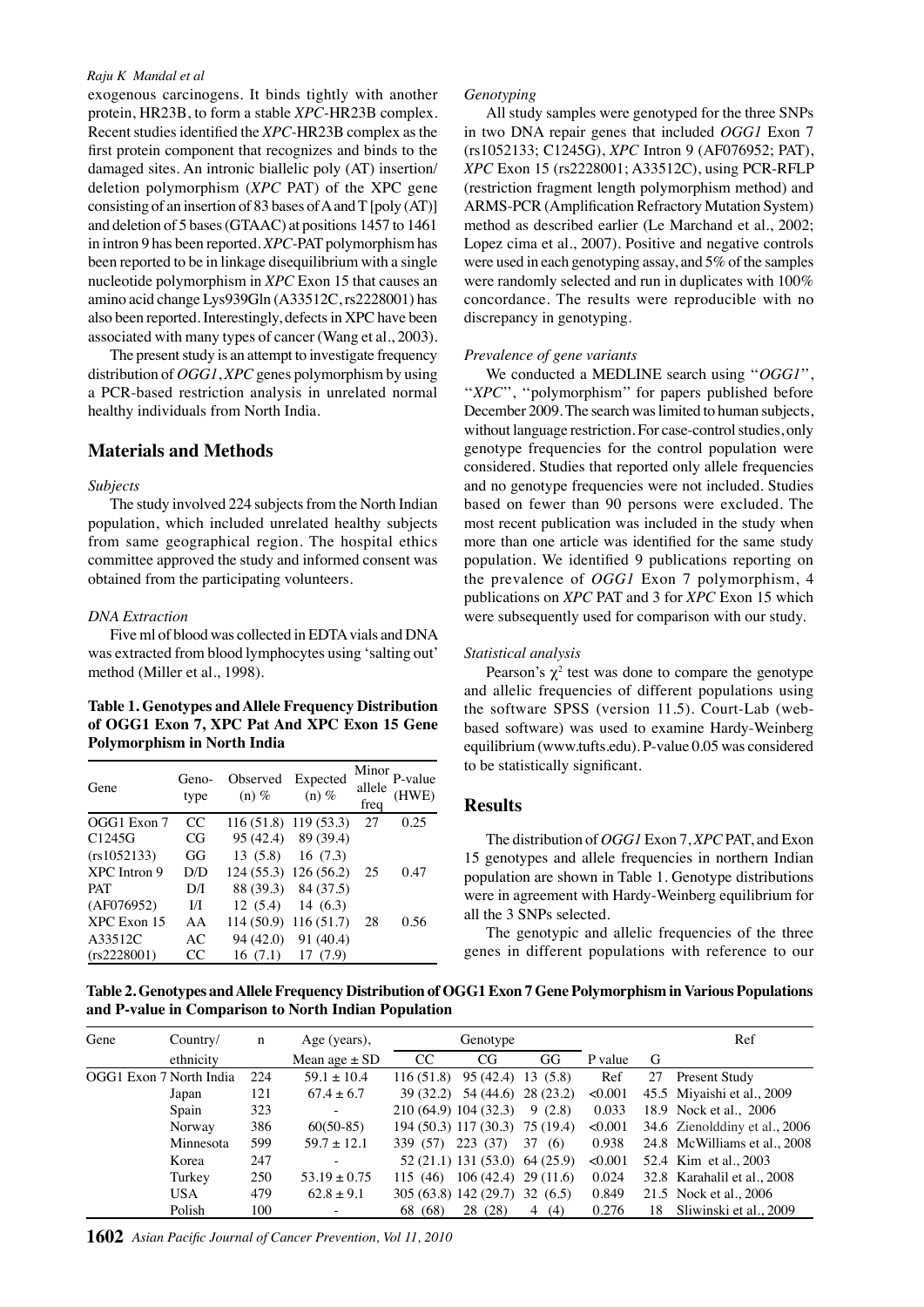| Table 3. Genotypes and Allele Frequency Distribution of XPC PAT Gene Polymorphism in Various Populations |  |
|----------------------------------------------------------------------------------------------------------|--|
| and P-values in Comparison to Northern Indian Population                                                 |  |

|                | Country/    | n   | $Age(years)$ ,           |                       | Genotypes |           |         |    | Reference                |
|----------------|-------------|-----|--------------------------|-----------------------|-----------|-----------|---------|----|--------------------------|
|                | ethnicity   |     | Mean age $\pm$ SD        | D/D                   | D/I       | I/I       | P value |    |                          |
| <b>XPC PAT</b> | North India | 224 | $59.1 \pm 10.4$          | 124(55.3)             | 88 (39.3) | 12(5.4)   | Ref     | 25 | Present Study            |
|                | USA         | 562 | $63.1 \pm 10.5$          | 214 (38.1) 258 (45.9) |           | 90 (16)   | < 0.001 | 39 | Zhu et al., 2007         |
|                | Spain       | 375 | $62.94 \pm 11.81$        | 132 (35.2) 190 (50.7) |           | 53 (14.1) | < 0.001 |    | 39.5 Marin et al., 2004  |
|                | Canada      | 95  | $\overline{\phantom{a}}$ | (43)<br>41            | 42 (44)   | 12(13)    | 0.029   |    | 34.7 Casson et al., 2005 |

**Table 4. Genotypes and Allele Frequency Distribution of XPC Exon 15 Gene Polymorphism in Various Populations and P-values in Comparison to Northern Indian Population**

| Gene                    | Country/  | n   | $Age(years)$ ,    | Genotypes |                       |         |         |    | Reference                    |
|-------------------------|-----------|-----|-------------------|-----------|-----------------------|---------|---------|----|------------------------------|
|                         | ethnicity |     | Mean age $\pm$ SD | AA        | AC.                   | CC      | P value |    |                              |
| XPC Exon 15 North India |           | 224 | $59.1 \pm 10.4$   |           | $114(50.9)$ 94 (42.0) | 16(7.1) | Ref     |    | 28.1 Present Study           |
|                         | Texas     | 220 | $49.3 \pm 15.2$   | 79(36)    | 97(44)                | 44(20)  | < 0.001 | 42 | El-Zein et al., 2009         |
|                         | Minnesota | 598 | $59.7 \pm 12.1$   | 221(37)   | 285(48)               | 92(15)  | < 0.001 |    | 39.2 McWilliams et al., 2008 |
|                         | USA       | 165 | $67 + 15$         | 72(44)    | 70(42)                | 23(14)  | 0.022   | 35 | Hirata et al., 2007          |

population were compared using  $\chi^2$  test (Tables 2, 3 and 4). The minor allele frequency in our population was 27%, 25% and 28% for *OGG1* Exon 7, *XPC* PAT and *XPC* Exon 15 respectively.

In case of *OGG1* Exon 7 (C1245G) significant frequency distribution was observed in Japan, Spain, Norway and Korea as compared to our population. Significantly different pattern of genotype and allele frequencies was reported in *XPC* PAT polymorphism in USA, Spain and Canada population. Genotype and allele distribution of *XPC* Exon 15 (A33512C) polymorphism was significantly different from Texas, Minnesota and USA.

#### **Discussion**

Functional polymorphisms of genes for DNA repair are of particular importance from the point of view that they are implicated in the pathogenesis of complex genetic disorders. A number of studies suggest that such mild defects in DNA repair may predispose to cancer (Au et al., 2004). Due to marked differences in the distribution of DNA repair polymorphisms, between various worldwide ethnic groups, the data from 'normal healthy' populations are of special interest for finding out the relevance as well as the evaluation of the investigated genetic markers in susceptibility, manifestation, prognosis or treatment of diseases. It is well recognized that ethnic background may influence the susceptibility to suffer from certain diseases (Kittles et al., 2003). Therefore, variation in our Indian population in contrast to other populations worldwide signifies the impact of ethnicity. Indian population is believed to be most diverse because of different sociocultural traditions. The study of genetic variation can elucidate critical determinants in environmental exposure and cancer, which could have future implications for preventive and early intervention strategies. The differences in the allelic frequencies detected among these studies might be due to several reasons such as ethnic variation, heterogeneity of study populations and different sample sizes.

In *OGG1* Exon 7 (C1245G) polymorphism, the (G\*) allele frequency in Indian population was 27%, which was

50.0 75.0 Minnesota, USA and Polish. The (I\*) allele frequency<sub>100.0</sub> significantly higher in Japan, Spain, Norway, Korea and Turkey and no significant difference was observed from in XPC PAT polymorphism was 25% in our population. This was significantly lower as compared with that of USA, Spain and Canada. In *XPC* Exon 15 (A33512C) polymorphism, the (C\*) allele frequency in Indian population was 28.1% which was significantly higher as compared to observed in populations from Texas, Minnesota and USA.

allele frequencies were found to be almost similar with  $25.0$ <br>authorithera population for  $OCL$  Exam  $7.07\%$  year  $24.8\%$ In a study from Minnesota and Turkey by McWilliams et al., 2008, and Karahalil et al., 2008, the minor variant our northern population for *OGG1* Exon 7 (27% vs. 24.8% and 32.8% ) respectively.

Although the increased/decreased risk associated with individual DNA repair SNPs may be small compared to that conferred by high-penetrance cancer genes, their public health implication may be large because of their high frequency in the general population. Epidemiological investigations of DNA repair polymorphisms are therefore important (Wacholder et al., 2004). Large and combined analyses may be preferred to minimize the likelihood of both false-positive and false-negative results. Appropriate, confounding factors should be controlled, in particular consideration of race and ethnicity. As there are differences in the prevalence of DNA repair polymorphisms across different populations, hence, it is important to keep in mind that a susceptibility factor in one population may not hold true for another. Such kind of study may form the basis for future establishment of epidemiological and clinical databases. The present analyses suggest that *OGG1* and *XPC* polymorphisms may be biomarkers of disease susceptibility and may be contributing factors in the risk of cancer development. A single larger study with thousands of subjects and tissue-specific biochemical and biological characterization is warranted to further evaluate potential gene-to-gene and gene-to-environment interactions on DNA repair polymorphisms and cancer risk. The differences in these genes distribution between North Indian healthy population and other ethnic groups may help in building a profile that would help in assessing the disease predisposition and prevalence.

**20.3 6.3 10.1**

**46.8 56.3**

**38.0 31.3**

0